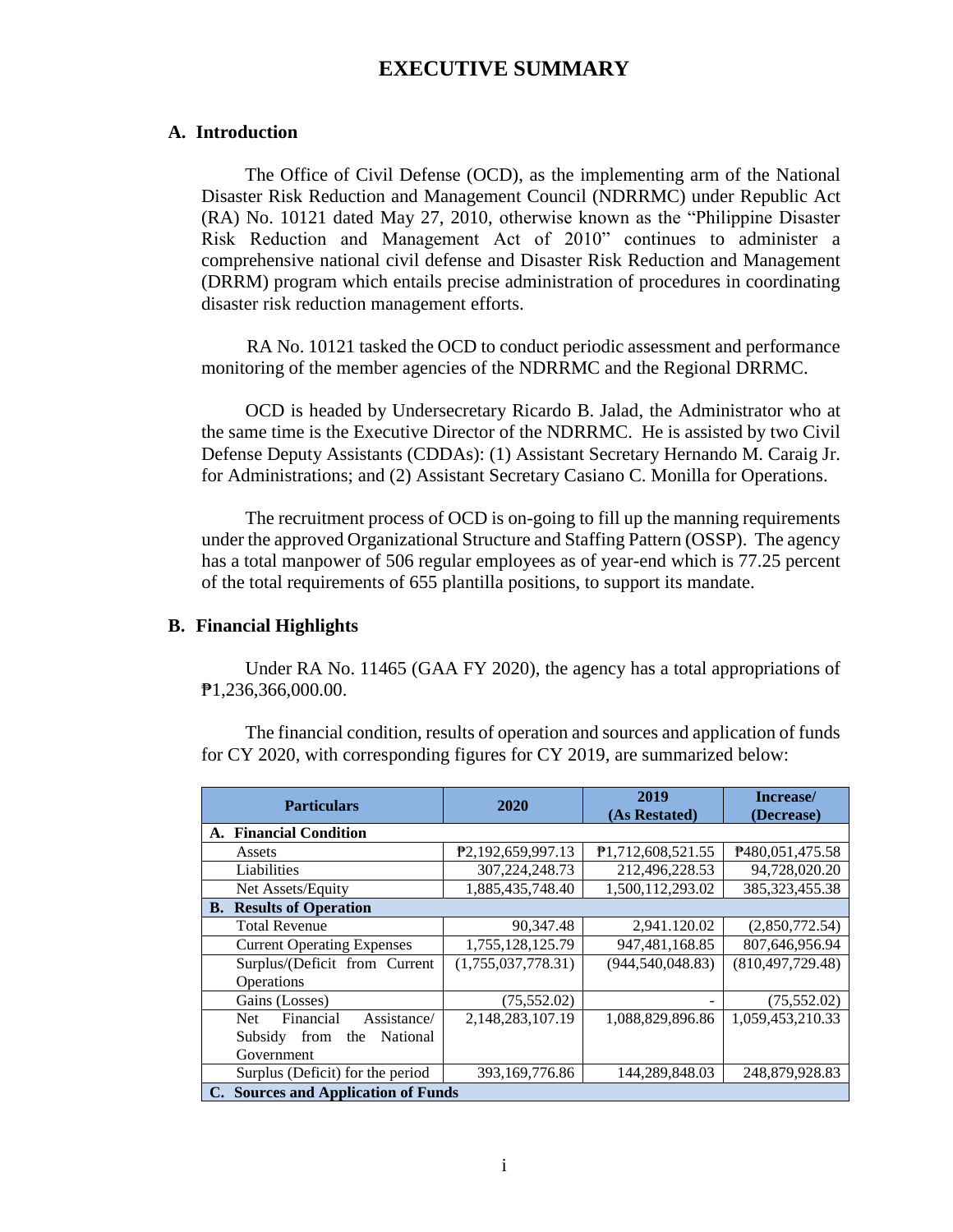| <b>Particulars</b>          | 2020             | 2019<br>(As Restated) | Increase/<br>(Decrease) |
|-----------------------------|------------------|-----------------------|-------------------------|
| Allotment Received          | 3,466,293,199.00 | 1,466,172,639.00      | 2,000,120,560.00        |
| <b>Obligations Incurred</b> | 2,876,604,129.77 | 955,113,800.97        | 1,921,490,328.80        |
| Unexpended Balance          | 589,689,069.23   | 511,058,838.03        | 78,630,231.20           |

## **C. Scope of Audit**

The audit covered the accounts and operations of the OCD for CY 2020.

### **D. Independent Auditor's Report**

A qualified opinion was rendered on the fairness of presentation of the financial statements (FS) of OCD as of December 31, 2020 due to significance of accounting errors amounting to ₱148,589,743.27 which exceeded the materiality level of ₱21,926,599.97.

### **E. Summary of Observations and Recommendations**

1. The balance of Cash in Bank – Local Currency, Current Account (CIB-LCCA) of ₱376,365,053.68 at year-end is doubtful due to: (a) unrecorded bank balance of ₱4,464,515.18 maintained with the Development Bank of the Philippines (DBP) Account No. 00-5-13110-435-1; (b) non-reversion of unreleased checks totaling ₱134,210.75 to the cash account; and (c) non-cancellation of stale checks amounting to ₱14,600.00, which resulted in the understatement of the affected accounts in the financial statements (FS). Moreover, the maintenance of a temporary account with DBP for payroll has no legal basis; thus, considered unauthorized account pursuant to Section 3.3 of DOF/DBM/COA Joint Circular (JC) No. 4-2012. *(Observation No. 1)*

We recommended that Management require the: (a) Accountant to prepare necessary adjustments to record the balance of the payroll account to reflect correct balances of affected accounts in the FS; (b) Director of Region V to direct the Disbursing Officer to notify the payee of the stale checks in their possession for cancellation and replacement. Make sure that such cancellation/replacement will be reported to the OCD Central Office for appropriate adjustment/s in the books of accounts; (c) Director of Region IV-A to direct the Admin and Finance Chief to submit a Schedule of Unreleased Checks to the OCD Central Office – Accounting Division (AD) for reversion of the amount to cash, and the recognition of the related liability; and (d) Concerned official to close the DBP current account or secure authority from the Permanent Committee to maintain such account.

2. The balance of Due from National Government Agencies account amounting to ₱161,598,289.54 as at year-end is unreliable due to discrepancy of ₱56,282,529.23 between the records of OCD and PS-DBM caused by unrecorded deliveries of  $P16,247,300.20$ ; Fund Transfer amounting to  $P40,200,000.00$  not received by PS-DBM; and unaccounted difference of ₱164,770.98. *(Observation No. 2)*

We recommended that Management require the: (a) Accountant and the Property Officer to continue the verification of the remaining discrepancy of  $P164,770.98$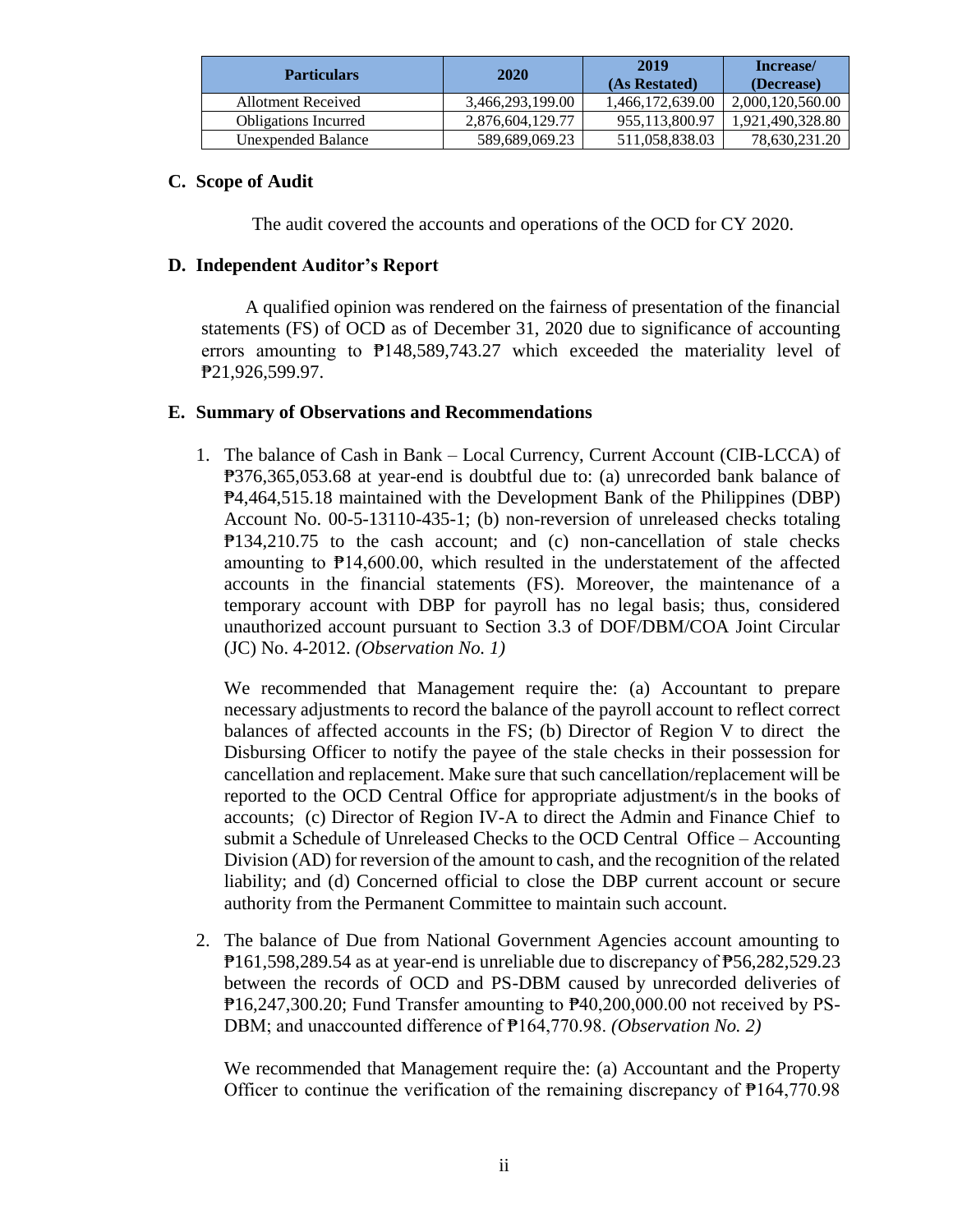and to reconcile with PS/DBM records; (b) Property Officer to immediately furnish the Accountant with delivery receipts and periodically reconcile with the PS-DBM as regards the deliveries; and (c) Accountant to prepare adjusting entries for the unrecorded deliveries and unreleased checks.

3. Out of the ₱42,000,000 Fund Transfer to Leyte Metropolitan Water District (LMWD) – Implementing Agency (IA) sourced from Yolanda Funds, ₱24,640,000.00 was already utilized but remained unliquidated at year-end due to the failure of the IA to submit liquidation reports. This resulted in the overstatement of the Due from GOCCs account and the understatement of Expense/Accumulated Surplus account both by said amount. *(Observation No. 3)*

We recommended that Management: (a) require the LMWD to submit liquidation reports for funds already utilized to serve as basis for recording in the books and to adjust the correct balances of affected accounts; (b) require the LMWD to furnish OCD with copy of the NOA and the contract documents; (c) instruct the concerned OCD officials to conduct inspection to determine the extent of accomplishment of the project; and (d) provide timelines in the MOA of all future undertakings.

4. The existence and accuracy of the balances of Inventory accounts totaling ₱552,033,524.35 as of December 31, 2020 could not be relied upon due to: (a) nonconduct of physical count for nine inventory accounts; hence, non-submission of Report on the Physical Count of Inventories (RPCI) for CY 2020; (b) non/delayed submission of Report of Supplies and Materials Issued (RSMI) by the Property Section to the Accounting Section; and (c) inclusion of various medical equipment worth  $\overline{P}62,226,845.13$  already distributed/issued to different COVID 19 quarantine and testing facilities resulting in the overstatement of Property and Equipment (PE) for Distribution and the understatement of the related expenses. *(Observation No. 4)*

We recommended that Management: (a) create an Inventory Committee (IC) to conduct physical count of all inventories, reconcile results with the accounting records and verify causes of discrepancies; (b) instruct the Property and Supply Section to secure copies of Inventory Custodian Slip (ICS) for all issuances of semiexpendable items purchased by the Regional Offices (ROs); (c) require all Regional Supply Accountable Officers to furnish the Central Office Property and Supply Section with all copies of ICS immediately upon issuance to end-users; (d) instruct the Chief Accountant and Property Officer to coordinate and reconcile their records regularly in order to facilitate early detection of errors; ( e) instruct the Property Officer to use ICS form for issuances of semi-expendable items; (f) instruct the Property Officer to furnish the Accountant with copies of PARs for the issuances of PE for distribution items for recording in the books in order to reflect the correct balances of affected accounts; and (g) execute a Memorandum of Agreement (MOA) or equivalent document to support the transfer/distribution of medical supplies and equipment to the recipient quarantine facilities.

5. The year-end balances of Property, Plant and Equipment (PPE) accounts totaling ₱691,346,709.88 are unreliable due to non-reconciliation of the Report on the Physical Count of Property, Plant and Equipment (RPCPPE) with property and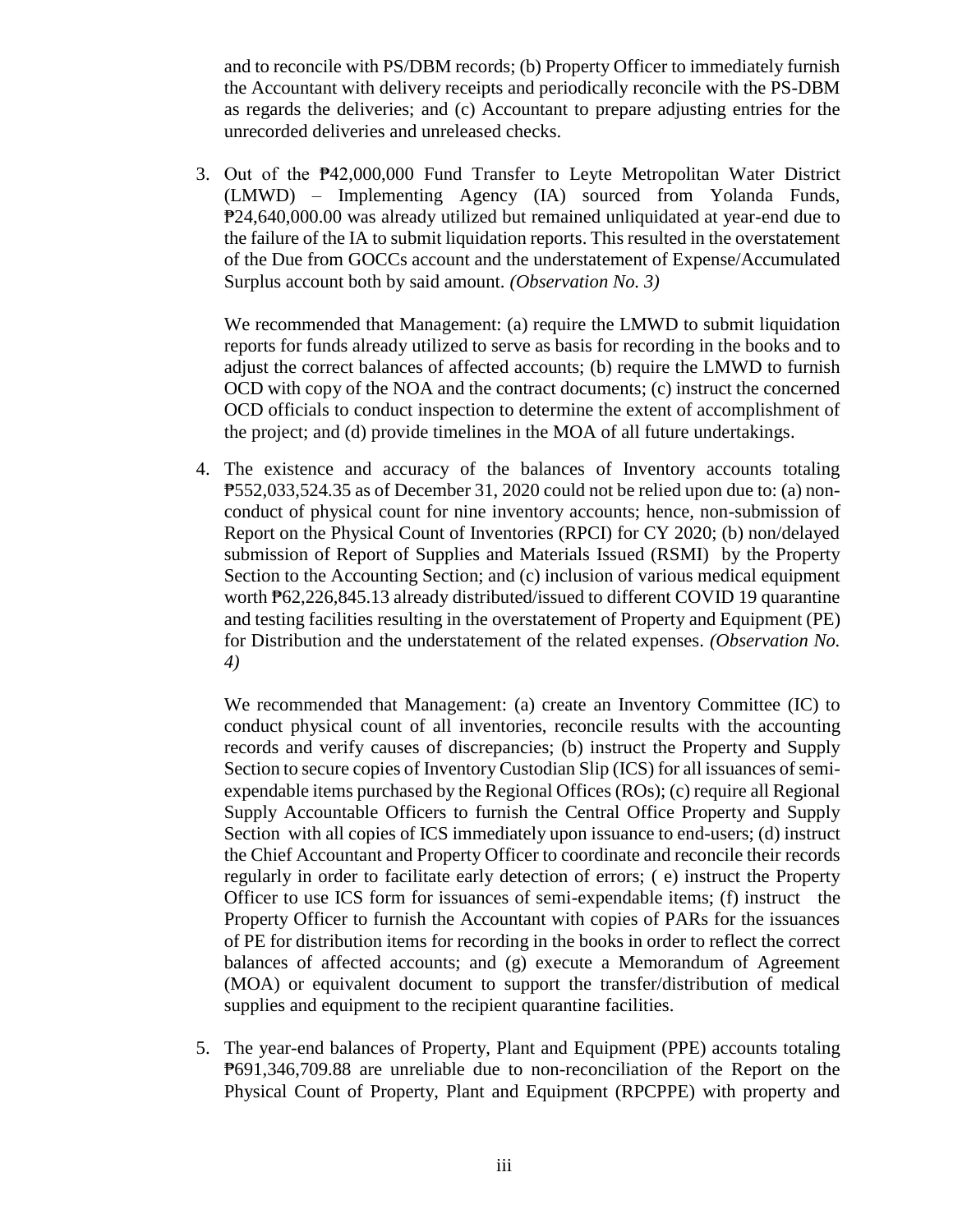accounting records, showing a variance of ₱88,121,453.88. Moreover, ownership of PPE already distributed to quarantine facilities, testing sites and regional hospitals could not be ascertained due to the absence of a MOA or equivalent document between the parties involved stating therein the intention for which the PPEs were deployed/transferred. *(Observation No. 5)*

We recommended that Management: (a) execute a MOA or equivalent document with the parties involved indicating therein the intent of transfer/deployment of PPE; (b) instruct the PAO and SAOs of all ROs to maintain perpetual records of all PPEs to facilitate reconciliation and detection of missing items; implement COA Circular No. 2020-006 dated January 31, 2020 for the one-time cleansing of PPE balances, if appropriate.

6. Cash advances (CAs) for special activities and travel expenses totaling ₱10,217,129.45 remained outstanding at year-end due to the failure of accountable officers (AOs) to liquidate within the prescribed period contrary to Section 89 of PD No. 1445 and Section 5.1 of COA Circular No. 97-002. Moreover, additional CAs were granted even if the previous ones were not liquidated. *(Observation No. 6)*

We recommended that Management: (a) require all AOs to immediately liquidate outstanding CAs after the purpose for which CAs were granted and refund immediately any unused balance; (b) ensure that all CAs are fully liquidated at the end of the year; (c) stop the practice of granting additional CAs if previous CAs are not yet liquidated; and (d) deduct from the salary of AOs their outstanding CAs until full recovery of the amount.

7. Hazard pay totaling ₱4,708,525.00 was granted to janitors under Institutional Contract of Service for the period beyond the duration of Enhanced Community Quarantine (ECQ) which is not in consonance with Administrative Order (AO) No. 26 dated March 23, 2020. Furthermore, the detailed Technical Specifications of the service to be rendered are not indicated in the Work Order. *(Observation No. 7)*

We recommended that Management: (a) require the Stellar 167 Manpower and Recruitment Services, Incorporated (SMRSI) to refund the amount of hazard pay paid after May 15, 2020 or offset against the unpaid billing of the contractor; (b) strictly adhere to existing laws, rules and regulations pertaining to payment of COVID 19 hazard pay during the pandemic; and (c) in future undertakings, ensure that complete and detailed technical specifications in janitorial services contracts are indicated.

8. Paid claims for the procurement of goods and services totaling  $\overline{P}94,551,822.13$  in favor of various suppliers were not supported with contracts contrary to Section 4.6 of PD No. 45 and Section 3 of GPPB Circular 01-2020. *(Observation No. 8)*

We recommended that Management stop the practice of paying claims based on quantum meruit principle and strictly adhere to Section 4.6 of PD No. 4, GPPB Circular No. 01-2020, and COA Resolution No. 86-58.